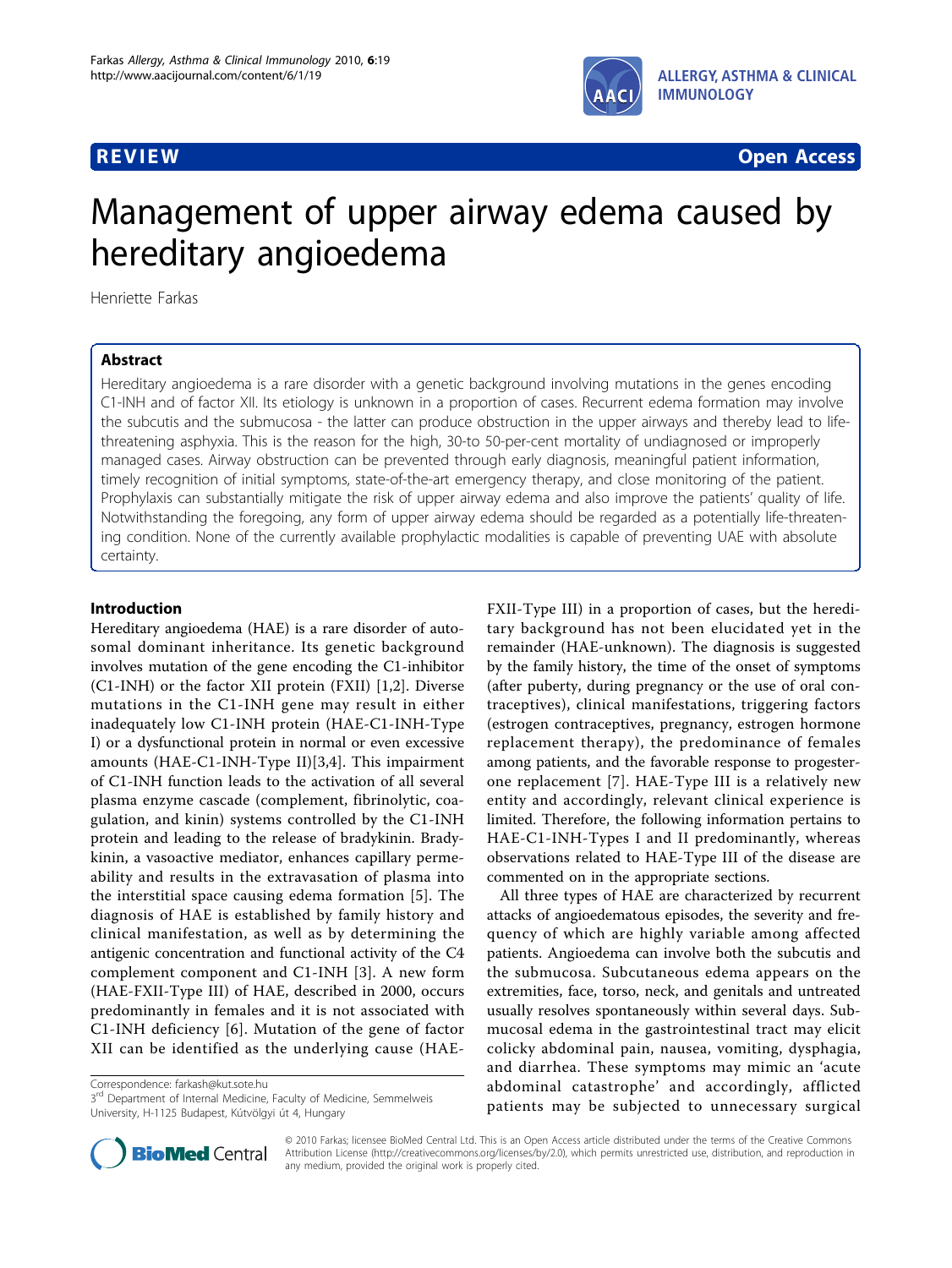exploration during attacks [[3](#page-5-0)]. Edema of the airway mucosa may cause life-threatening asphyxia from obstruction. It involves primarily the mucosa of the upper airways and only rarely manifests as pulmonary edema. The exact pathomechanism of this phenomenon is as yet unknown [\[8](#page-5-0)-[10\]](#page-5-0).

# Edema of airway the upper (UAE) in HAE 1. UAE Mortality

Upper airway edema (UAE) may lead to asphyxia by causing airway obstruction with 30-to 50-per-cent mortality of undiagnosed or inappropriately managed cases [[3,11](#page-5-0)-[13](#page-6-0)]. Bork recorded 29 deaths from suffocation in his series of patients [[14\]](#page-6-0). Before diagnosis, asphyxia tentatively attributed to HAE-C1-INH occurred in six of the 49 families followed up at the Hungarian HAE Center. One family lost three of its members to upper airway obstruction. Although the mortality of UAE has improved dramatically, fatal cases still occur. According to our Hungarian records of the last 15 years, one patient has died of asphyxia due to airway obstruction. Fatal outcome was related to delays in initiating emergency therapy, lack of material and personal preconditions for establishing airway patency, and poor compliance of the patient.

#### 2. UAE Nomenclature

In publications, UAE is referred to simply as 'laryngeal edema'. This term, however, does not describe the condition accurately, as edema often involves the mucosa of the meso-and hypopharynx in addition. Intriguingly, edema-formation spares the mucosa of the nasal cavity and of the paranasal sinuses. The exact anatomical location of the edematous swelling remains uncharted in a large proportion of cases, because patients are only rarely seen by ENT specialists during the attacks. We know of no objective endoscopic evidence on the percentage of true cases of laryngeal edema among the instances labeled as 'laryngeal edema' or on the distribution of these cases according to involvement of the individual anatomical segments of the larynx. In the majority of publications, laryngeal involvement is inferred from indirect signs only (deepening of the patient's voice, hoarseness, aphonia, etc.). Therefore, replacing the term 'laryngeal edema' with 'upper airway edema (UAE)' seems more appropriate and accurate.

# 3. The diagnosis of UAE

3.1. Clinical manifestations and localization of UAE Recognizing airway involvement is of primary importance especially for the patients since outcome of an attack is often determined by the promptness of obtaining medical help and receiving early appropriate therapy. The following are potential, subjective symptoms of UAE (ranked in increasing severity):

- Sore, scratchy, itchy throat
- 'Something has stuck in the throat'
- Lump sensation in the throat
- Feeling of throat tightness
- Dysphagia
- Voice changes
- High-pitched or hoarse voice
- Roughness of voice
- Resonant, 'barky' cough
- Stridor
- Dyspnea
- Fear of suffocation
- Aphonia

• Inability to breathe, speak or cough - the patient may grasp his/her throat with thumb and index fingers (i.e. exhibiting the universal choking sign)

• Anxiety and agitation

Edema of the face and lips usually comprises approximately 3% (1.8% in our series) of the episodes of subcutaneous edema [[15\]](#page-6-0). It should be regarded as an important "initial" symptom, because UAE is preceded by facial/labial edema in 15 to 30 per cent of cases. Edematous swelling of the face is more common in HAE-FXII [[7\]](#page-5-0). Edema of the tongue occurs as an isolated phenomenon in about 12% of episodes; however, it may also accompany pharyngeal edema or UAE [[16\]](#page-6-0). The incidence of lingual edema was substantially lower being only 0.02% in our patient population. Remarkably, involvement of the tongue is much more frequent in (similarly bradykinin-mediated) angioedema induced by ACEIs, ARBs and HAE-FXII [\[17](#page-6-0)]. UAE may also accompany edema of the extremities, but it only seldom occurs during an abdominal edematous attack [\[16\]](#page-6-0).

3.2. The clinical course of an UAE attack In general, UAE evolves into a severe condition over several hours (median: 8.3 hours). Occasionally, the aggravation of pre-existing, mild symptoms takes only minutes owing to the rapid propagation of edema. Alternatively, the episode may follow an inherently fulminant course or its symptoms may resolve spontaneously [[15\]](#page-6-0). The consequences of obstruction become apparent sooner in children because of smaller airway diameter, reduced physiological reserve, and easy fatigability of respiratory muscles. While in adults, edematous swelling of 1 mm thickness causes a 27-per-cent reduction of airway cross-sectional area, it represents reduction of 44% in children and 75% in neonates. Thus, only minor swelling of the airway mucosa can cause severe breathing difficulty in children. Tonsils or adenoid hypertrophy may further aggravate dysphagia and dyspnea [\[18,19\]](#page-6-0).

3.3. The onset and frequency of UAE symptoms Although angioedema episodes may occur at any age,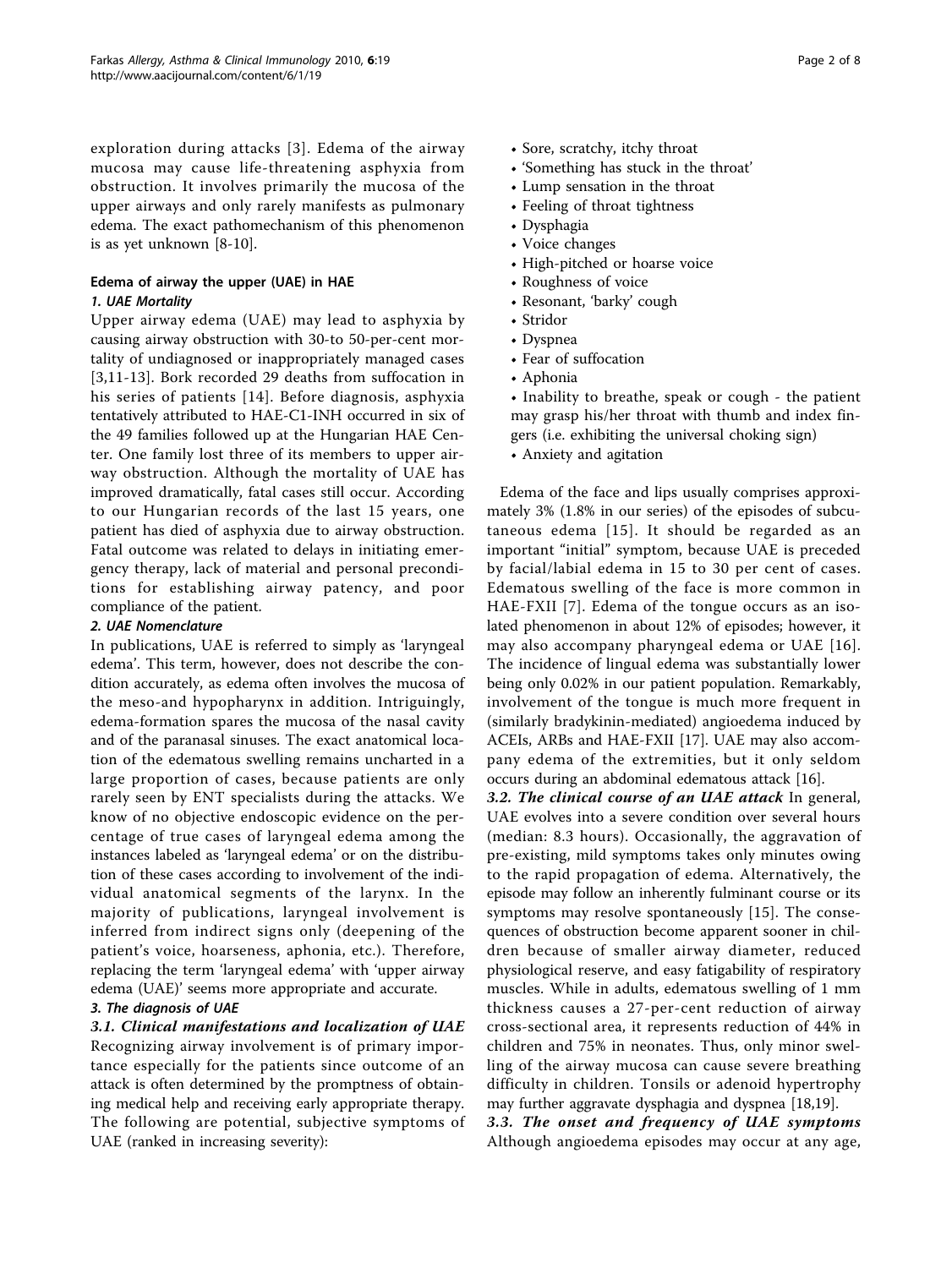their initial onset in HAE-Type I and II is usually observed between 6 and 8 years of age, as well as during adolescence [[3](#page-5-0)]. In HAE-Type III-FXII most symptoms start in the second decade of life [[7\]](#page-5-0). In general, UAE first occurs after the age of 11 and up to 21 years. However, it has been observed as early age as 3 years and as advanced age as 78 years [\[15\]](#page-6-0). Our observations confirm this wide age range of occurrence. UAE is uncommon as an initial symptom.. In our series, UAE was the initial manifestation of the disease in 7 out of 132 patients (all are young females). This corresponds to 5.3% of total attack number, which is similar to the 6.3-per-cent proportion seen after diagnosis ( $n = 489/7044$ ). BORK has described laryngeal edema as the initial symptom in a single, 9-year-old pediatric case only, and the proportion of UAE compared to total attack number was  $0.8\%$  (n = 1/125) [\[15](#page-6-0)]. The proportions of patients who have ever experienced an UAE are stated by various authors as follows: AGOSTONI-48% [[9](#page-5-0)]; PRUET-50% [[20\]](#page-6-0); CICARDI-78% [[12](#page-6-0)]; BYGUM-55% [[21](#page-6-0)]; BORK-49.6% [[15\]](#page-6-0). We found 56% in our series. UAE occurs more frequently between 21 and 40 years of age, than during either childhood or during adulthood.

3.4. Physical examination Signs and symptoms of UAE may include:

- Voice changes
- Hoarseness
- Roughness of voice
- Resonant, 'barky' cough
- Stridor
- Dyspnea
- Aphonia
- Anxiety and agitation
- Desperate attempts to breathe, accompanied by intercostal and supraclavicular retractions
- Rapidly progressive cyanosis
- Diminishing respiratory effort
- Loss of consciousness

• Elevated blood pressure and tachycardia, followed by hypotension and bradycardia

- Cardiac arrest
- Death is inevitable if the asphyxiating obstruction is not relieved within 2-5 minutes after its onset

Edema of the soft palate, pharyngeal arch, uvula, and the tongue is easy to ascertain using a spatula, whereas evaluating the condition of the larynx requires endoscopic inspection by a specialist. The latter, however, is uncommon or unfeasible in everyday practice, because the emergency management of UAE is only seldom undertaken by an ENT department. Indirect laryngoscopy, a more straightforward method for the evaluation of the larynx, is difficult to perform in pediatric patients owing to the lack of co-operation. Examination may fail also in adults if the pharyngeal reflex is hyperactive. Furthermore, mechanical contact between the pharyngeal wall and the laryngoscope may result in the progression of edema. Performing indirect laryngoscopy is also difficult in the presence of marked lingual edema. Flexible naso-pharyngo-laryngoscopy may prove appropriate for inspection for airway edema. The visual appearance of the edematous swelling does not differ from that caused by edema of other etiologies (such as inflammatory, allergic)

3.5. Triggering factors It has been reported that approximately 58% of patients can identify one or more provoking factors of their edematous attacks [\[9](#page-5-0)] but this proportion was 85% in our series. Known triggering factors of HAE attacks include mechanical trauma, emotional stress, surgical or diagnostic procedures performed in the head and neck region, physiological fluctuations of sexual hormones (during puberty, menstruation, pregnancy), certain foodstuffs and medicinal products (such as estrogen-containing oral contraceptives and OCs, ACE inhibitors). In UAE, the range of identifiable triggering factors is different [[15\]](#page-6-0), the most common being surgical or diagnostic procedures in the head and neck region (such as endotracheal intubation). Dental surgery is a leading cause, potentially associated with fatal UAE [[15,22](#page-6-0)-[24\]](#page-6-0). Before the diagnosis of HAE is established, facial edema or UAE associated with a dental procedure may be mistaken for an allergic reaction to the local anesthetic and this may delay recognizing the true nature of the emergency. Although only rarely emphasized as a potential provoking factor, acute upper airway infection was identified as the triggering factor of UAE in 38% of our 139 patients. Consecutive edema of the face or lips, occurring through indirect mechanisms after mechanical trauma to the head, face or neck often progresses to involve the mucosa of the upper airways. In HAE-Type III-FXII, the introduction of oral contraception and the first pregnancy both can induce the onset of initial symptoms [[7\]](#page-5-0).

3.6. Differential diagnosis The following disorders may be considered if symptoms suggestive of upper airway obstruction ensue in a patient with known HAE: infections (laryngitis, tonsillitis, peritonsillary absecess, epiglottitis), allergic conditions, neoplasm, foreign body, poisoning, autoimmune disease, endocrine disease, gastro-esophageal reflux, and functional abnormalities (CNS depression, neuromuscular dysfunction, peripheral nervous system abnormalities) [\[11\]](#page-5-0). These conditions may be distinguished from each other through evaluation of the patient's history, the findings of the physical examination, observed clinical manifestations, and laboratory abnormalities.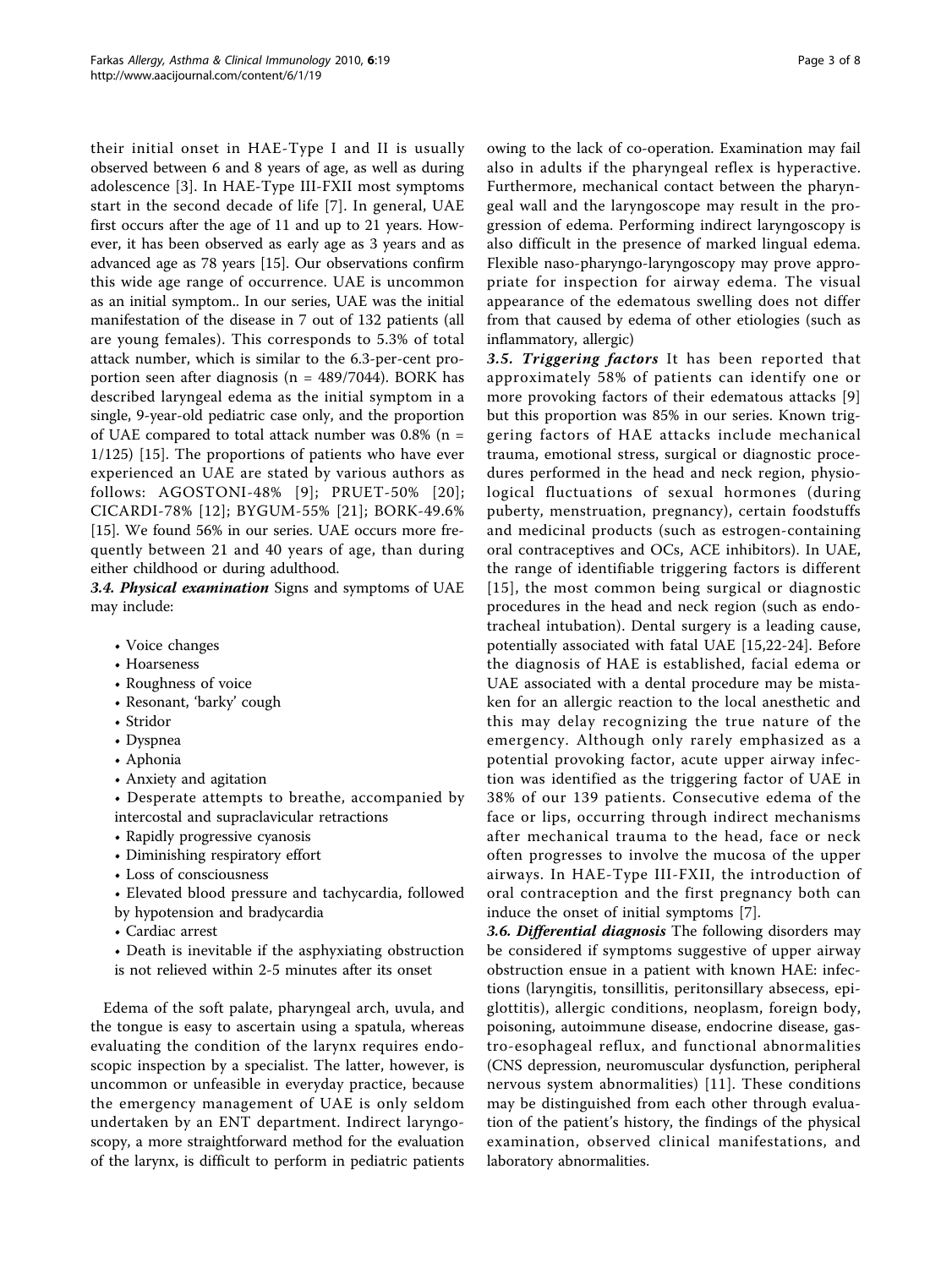Useful clues to clarify the etiology of UAE episodes occurring before HAE is diagnosed include a positive family history, recurrent subcutaneous edema or severaldays-long episodes of colicky abdominal pain, accompanied by nausea and vomiting. Another sign of potential differential diagnostic significance is that the drugs conventionally used to relieve airway edema (such as glucocorticoids, antihistamines, and epinephrine) - known to achieve particularly rapid improvement in children in comparison to adults - tend to be ineffective in reducing edematous swelling caused by HAE [\[25\]](#page-6-0).

#### 4. Management

4.1 Patient education Informing the patients about UAE is an important component of their education. It must be stressed that virtually any type of airway edema can lead to a potentially life-threatening condition. The manifestations of UAE should be explained in detail, because early recognition of relevant signs and symptoms may affect the outcome of the episode. Care should be taken though not to scare the patient while emphasizing the dangers of UAE. Patients should know that while it is not possible to predict the time of onset and localization of the attack, the risk of developing UAE is increased by edema of the face, lips and tongue of the neck. Additional risk factors include procedures performed in the head and neck region, intratracheal narcosis (in patients with a history of UAE), and age between 11 and 45 years of age [[15\]](#page-6-0). Patients should receive verbal and written information on their disease and its potential manifestations. They should be given a medical information card for emergencies and a patient diary for recording the occurrence of symptoms and the use of treatments. Medication to relieve acute edematous attacks should also be provided (such as C1-INH) regardless of whether or not the patient has already experienced a severe episode previously.

4.2 Management of UAE event Whenever it is suspected, the therapy of UAE should be started as early after recognition of onset of initial symptoms as possible. Edema of the face, lips, and neck require immediate intervention. Current options for pharmacotherapy in this treatment setting include plasma-derived C1-INH replacement therapy (pdC1-INH), icatibant (a bradykinin receptor antagonist), and ecallantide (a kallikrein inhibitor). More than 30 years of clinical experience exists using pdC1-INH. Intravenous administration of this agent in a 500 to 1000 U dose is followed by substantial improvement of clinical symptoms within 30 to 60 minutes. In the vast majority of cases, treatment with pdC1-INH usually eliminates symptoms completely within 12 hours [\[9](#page-5-0)[,12,15,26](#page-6-0)-[29\]](#page-6-0). Double blind, placebocontrolled studies conducted recently with pdC1-INH concentrate established its recommended dose at 20 U/ kg. PdC1-INH concentrate is safe and effective with minimal side effects.. The viral safety of preparations manufactured using innovative pasteurization and nanofiltration technologies is excellent [[30\]](#page-6-0). Treatment with pdC1-INH concentrate does not lead to the formation of antibodies [[31\]](#page-6-0) and is safe for children, pregnant women, and nursing mothers [\[28](#page-6-0)]. Only limited data are available on its use in HAE-Type III-XII but appears effective in the majority of patients [\[7](#page-5-0)]. In our opinion, the best approach is to dispense pdC1-INH concentrate directly to the patients so it is constantly available at home for use on demand. All patients followed up at the Hungarian Center have been provided with pdC1- INH concentrate free of charge. On proposal from the principal of the Center, family practitioners and specialists are authorized to prescribe this medicinal product in the outpatient care setting. Self-administration of emergency medication has substantially improved the patients' quality of life in some countries. Having mastered the technique of intravenous injection, patients may self-administer the drug or have it infused by an appropriate helper. Experience with the self-administration of pdC1-INH concentrate for the treatment of attacks suggests that it is a viable and safe option resulting in faster and more effective treatment of severe angioedema attacks in patients with HAE [[32](#page-6-0)-[34\]](#page-6-0).

The effectiveness and safety of the newer agents, icatibant and ecallantide have been demonstrated by clinical studies. Both are to be given by subcutaneous injection, which affords rapid and straightforward administration [[35,36](#page-6-0)]. Experience from long-term follow-up is not yet available, as well as neither of these products has been approved for use in pregnant women, nursing mothers, pediatric patients, nor for self-administration. Notwithstanding this, there is huge demand among patients and doctors alike for additional, safe and effective therapeutic alternatives for HAE attacks and UAE in particular. Although it is not yet available for clinical use, recombinant C1-INH is a new drug for treatment as well [[37](#page-6-0),[38\]](#page-6-0). If none of the approved medicinal products is available, fresh frozen or solvent-detergent plasma may be used. However, this is no longer considered state-ofthe-art therapy and it may even worsen symptoms [\[39](#page-6-0)]. Following the successful emergency therapy of UAE, medical observation of the patient is necessary in a facility where intensive care management is available until the complete resolution of symptoms.

If alarming signs of airway obstruction (such as stridor, dyspnea, and signs of respiratory arrest) occur, airway patency should be re-established and oxygen should be administered along with parenteral fluid replacement. Oro-or nasopharyngeal intubation may be useful in unconscious patients. If intubation is not deemed necessary, the patient should be placed in the semi-prone position, head down ('coma') position. If stridor,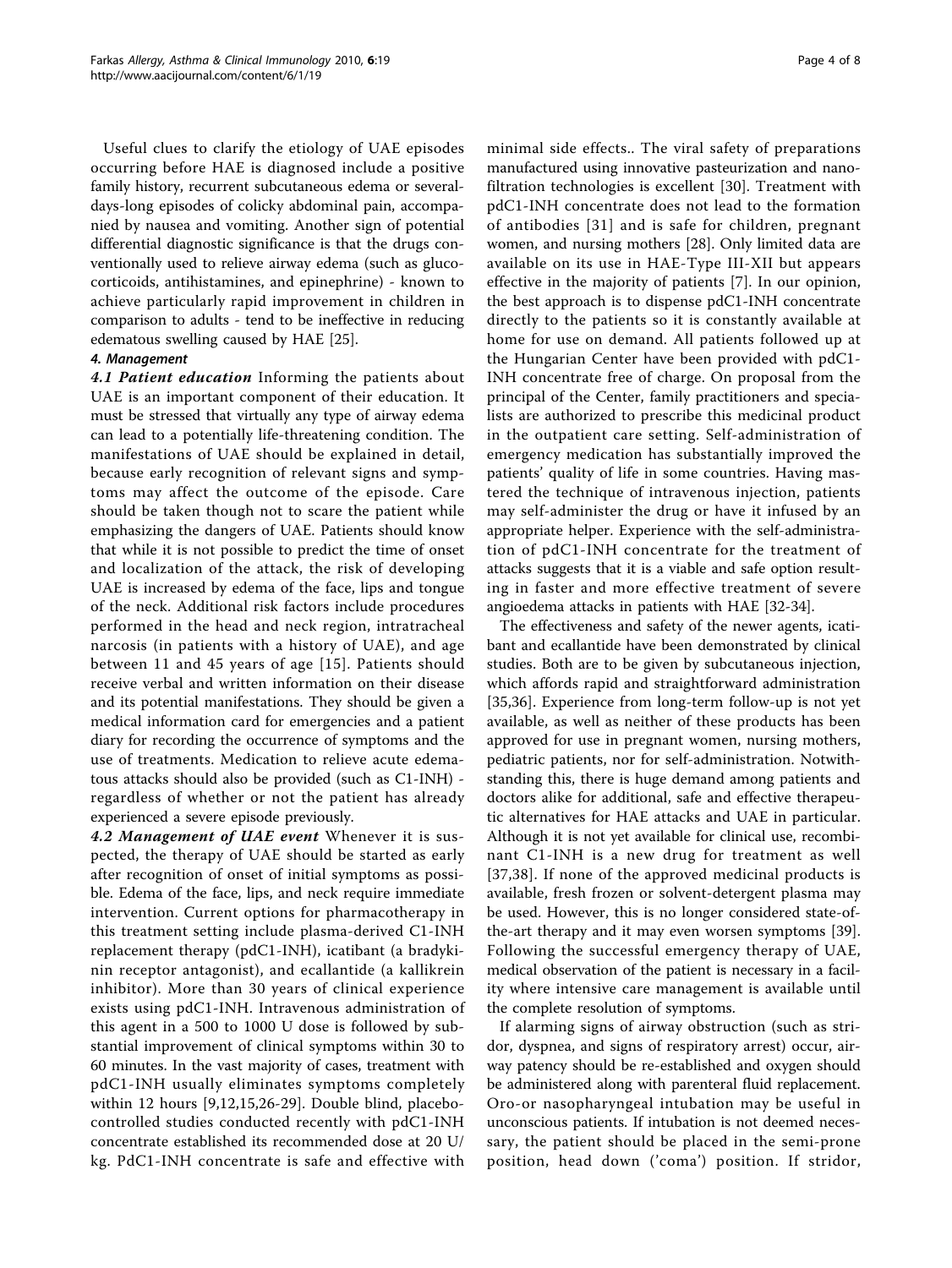hoarseness or hypoxaemia are present, immediate intubation is essential,. The extent and localization of the edema may interfere with endotracheal intubation requiring airway patency be restored by surgical intervention.

Cricothyroidotomy is an emergency procedure to prevent death from suffocation caused by upper airway obstruction, when neither endotracheal intubation, nor tracheotomy is feasible. It is relatively easy to perform (the cricothyroid membrane is near to the skin surface) and is only infrequently associated with complications (such as subglottic stenosis, thyroid fracture, haemorrhage and pneumothorax). Commercial cricothyroidotomy sets are available. Inserting a large-bore intravenous catheter through the punctured cricothyroid membrane is a quick, simple, relatively safe and highly effective method. The minimum inner diameter of the tube allowing adequate gas exchange during spontaneous breathing is 3 millimeters.

Percutaneous tracheostomy (PCT) techniques are gaining increasing popularity in surgical ICU wards, especially in 'post-op' rooms or post-anesthesia care units. The indications for PCT are the same as those for standard tracheostomy.

Proper surgical tracheostomy under local anaesthesia may be a prudent approach under controlled conditions. When performing this procedure is not feasible owing to extreme edematous swelling of the neck, cricothyroidectomy is still available for re-establishing airway patency. In 10% of patients, the medical history contains emergency tracheotomy having been performed, occasionally on multiple occasions, before the diagnosis of HAE-C1-INH [[9](#page-5-0)]. Even more astonishingly, fear from the lack of appropriate emergency therapy has prompted some patients to opt for a permanent tracheostomy. In our patient population, previous tracheostomy was identified in the history of 7 of the 132 patients - 2 of them underwent this procedure twice and another 4 on four occasions. In 35 patients with HAE-Type III-FXII 74 episodes of laryngeal edema occured, 3 of these requiring intubation and in 1 case an emergency tracheotomy had to be perfomed [\[7](#page-5-0)].

# 4.3.Prophylaxis

# 4.3.1 Elimination of triggering factors

Elimination of triggers include the avoidance of mechanical trauma; choosing appropriate sports activities; elimination of mental stress; prevention of infections (sending children too early to nursery schools should be avoided); protective immunization; early recognition of and appropriate symptomatic treatment of infections. The HAE Center should be consulted before starting long-term prophylactic drug therapy. Estrogen-containing oral contraceptives, hormone replacement, ACEIs, and ARBs should be avoided [\[3](#page-5-0)].

### 4.3.2. Short-term prophylaxis

#### 4.3.2.A "Classical" short-term prophylaxis

Considering that surgical and diagnostic (most frequently dental and ENT) procedures performed in the head region may induce UAE, introducing short-term prophylaxis beforehand is warranted [\[27,29\]](#page-6-0). The most appropriate and safest approach is to administer pdC1- INH concentrate (500 to 1500 U; 10 to 20 units/kg) one hour before the procedure [[27](#page-6-0)]. According to GOM-PELS et al, prophylactic use of this drug is recommended within 24 hours before the contemplated intervention [\[29](#page-6-0)]. As confirmed by several publications, pdC1-INH concentrate is highly effective for short-term prophylaxis against procedure-related UAE [[26-29,40\]](#page-6-0).

Oral treatment is a potential alternative, preferably with attenuated androgens (AAs; danazol, stanozolol, and oxandrolone) or less effectively antifibrinolytics (AFs; epsilon-aminocaproic acid, tranexamic acid), by administering these agents in increased doses for several days before and after the procedure [[15,27](#page-6-0),[29,41](#page-6-0)]. This option is may be appropriate when the patient is to undergo a minor intervention, when C1-INH concentrate is not available, or if the patient has been receiving the above-mentioned drugs already. Notwithstanding uninterrupted oral dosage with these drugs, however, C1-INH concentrate should be kept in readiness for the duration of the invasive procedure. When pdC1-INH is not available, solvent-detergent treated fresh frozen plasma is a potential alternative (see above under emergency therapy).

#### 4.3.2/B "Alternative" short-term prophylaxis

The follow-up care of patients is primarily focused on the prevention of life-threatening UAE attacks. Alternative prophylaxis - a modified version of short-term prophylaxis - offers gentle and effective means for this purpose. Drug therapy (with AFs, AAs, or pdC1-INH) is administered over the (several-hours-or -days-long) duration of pathological, physiological, or environmental triggering factors (acute airway infection, menses, mechanical trauma or mental stress) - or for several days after the onset of prodromal symptoms. This strategy may prevent the onset of edema or at least mitigate its severity and duration, and prevent UAE [\[42,43\]](#page-6-0). Icatibant and ecallantide have not been used for prophylaxis. 4.3.3. Long-term prophylaxis

The objective of long-term prophylaxis (LTP) is to minimize the impact of HAE on everyday life and to prevent the onset of life-threatening attacks. Introducing LTP is justified if the patient's history contains UAEs or the attacks recur frequently. We have observed a positive correlation between attack frequency and the occurrence of UAE and accordingly, the reduction of attack frequency is associated with a lower risk of UAEs. Additional circumstances considered by pertinent guidelines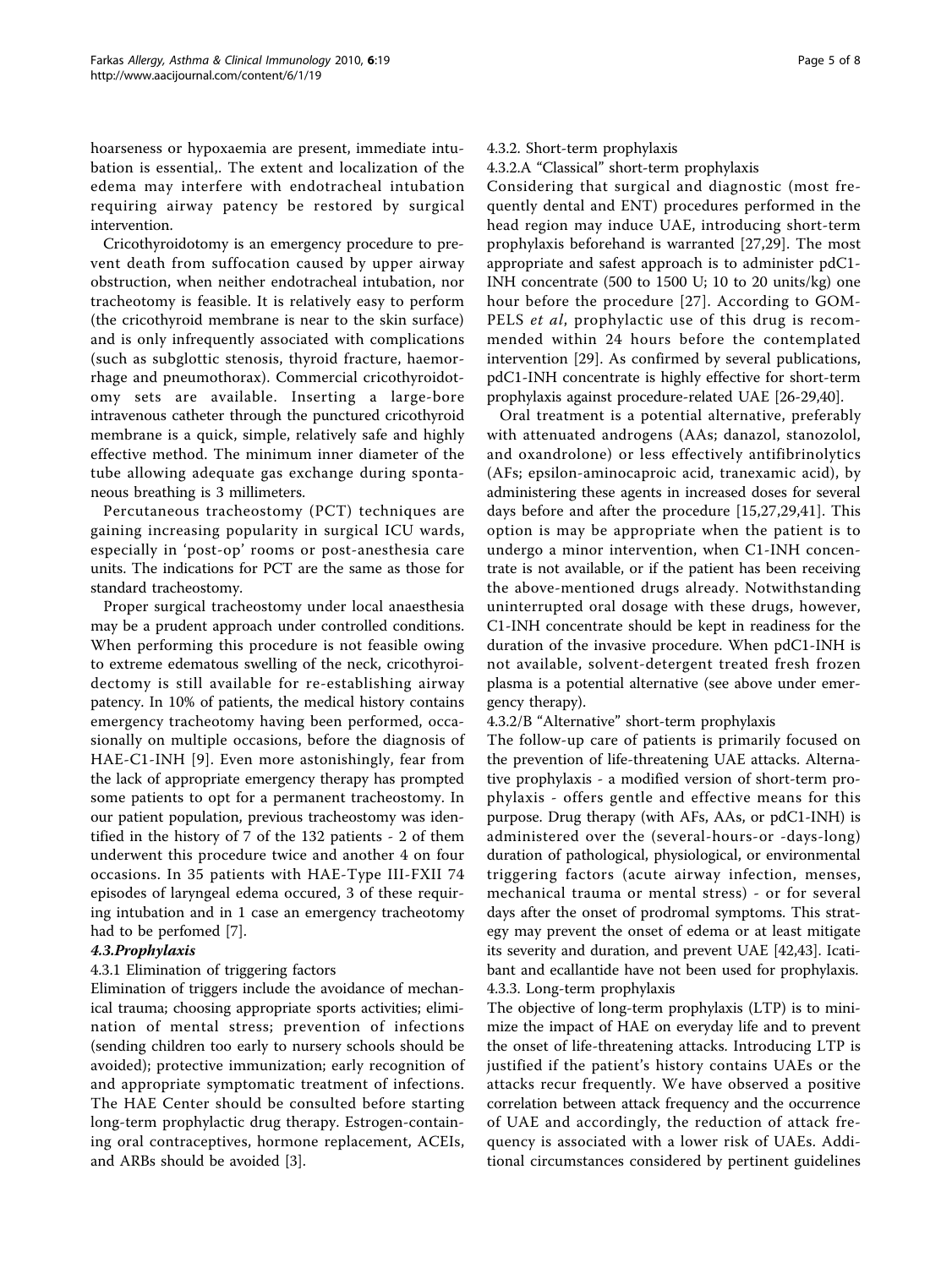<span id="page-5-0"></span>during evaluation of the indications for introducing LTP include availability of emergency therapy, dependence on analgesics, timely access to medical care, number of emergency visits, absenteeism from work or school [[27,29,44](#page-6-0),[45](#page-6-0)].

Drugs appropriate for LTP include AFs, Aas, and pdC1-INH concentrate [[27,29](#page-6-0)]. The efficacy of AAs is superior to that of AFs but Afs have a better safety profile (although the efficacy evidence supporting their use is less certain) [\[46](#page-6-0)]. Nevertheless, AFs are the drugs of choice for the treatment of females and pediatric patients [\[27](#page-6-0),[29,42,43](#page-6-0),[47-50](#page-6-0)]. AFs are contraindicated in thromboembolic disease and therefore thrombophilia screening is recommended before treatment with this drug is initiated [[29\]](#page-6-0). AAs are more effective and accomplish a statistically significant reduction in the number of edematous episodes [[51\]](#page-6-0). Danazol is most widely used. BORK & BYGUM reported a 92.5-per-cent reduction in the number of laryngeal attacks during the long-term follow up of their 118 patients [[51\]](#page-6-0). It should be noted however, that UAE may still occur despite prophylaxis with these drugs and 5 to 8% of patients do not respond at all to danazol treatment [\[51,52\]](#page-6-0). Moreover, the efficacy of danazol may decline over years of use [[53\]](#page-6-0). Treatment may be stared with either escalating or with tapering dose approach [[27](#page-6-0)]. When appropriate, danazol may also be administered to pediatric patients [[54](#page-6-0)]. Undesirable effects can be avoided by administering the lowest effective dose, as well as by monitoring the patient regularly [[55](#page-6-0)-[57](#page-6-0)]. When appropriate, LTP may be implemented using pdC1-INH and this drug should be administered if the oral agents discussed above are ineffective, intolerable, or contraindicated [[33,](#page-6-0)[58,59](#page-7-0)].

Kreuz reported good results with individualized pC1- INH replacement therapy, which prevented UAE and facial edematous attacks [\[28](#page-6-0),[30](#page-6-0)]. Expectedly, recombinant C1-INH concentrate will be another valuable addition to the range of drugs appropriate for LTP. Longterm prophylaxis with progesterone replacement was effective in HAE-Type III-FXII [7].

#### 4.3.4. Intermittent prophylaxis

Under certain circumstances, it may be appropriate to administer prophylaxis for brief periods only. These include the situations where the number and severity of edematous attacks has changed and although the underlying cause for this is suspected, it cannot be eliminated. Additionally, intermittent prophylaxis is recommended during prolonged, critical periods known to provoke edematous attacks (such as starting school, exam periods, outbreaks of infection, changes of the weather during winter months, family problems, puberty, pregnancy, and the like). The drugs used for LTP may be administered as long as the enhanced risk of edematous attacks persists. In pediatric patients, LTP may prove particularly effective and safe for preventing UAE (submitted for publication).

#### Summary

Life-threatening complications including UAEs may be prevented and the number of unnecessary abdominal surgeries may be reduced through early diagnosis, patient education, timely recognition of UAE, close observation of the patient, and by ensuring uninterrupted access to emergency therapy. Prophylaxis, regular monitoring, and follow-up all contribute to reducing the incidence of UAE attacks substantially and to improving the safety and quality of life of patients. Notwithstanding the foregoing, any form of upper airway edema should be regarded as a potentially life-threatening condition. Moreover, it is impossible to predict either the time of onset or the dynamics of the attack. Finally, it should be kept in mind that none of the current prophylactic modalities is capable of preventing UAE with certainty.

Received: 27 April 2010 Accepted: 28 July 2010 Published: 28 July 2010

#### References

- 1. Dewald G, Bork K: [Missense mutations in the coagulation factor XII](http://www.ncbi.nlm.nih.gov/pubmed/16638441?dopt=Abstract) [\(Hageman factor\) gene in hereditary angioedema with normal C1](http://www.ncbi.nlm.nih.gov/pubmed/16638441?dopt=Abstract) [inhibitor.](http://www.ncbi.nlm.nih.gov/pubmed/16638441?dopt=Abstract) Biochem Biophys Res Commun 2006, 343(4):1286-9.
- 2. Tosi M, Duponchel C, Bourgarel P, Colomb M, Meo T: [Molecular cloning of](http://www.ncbi.nlm.nih.gov/pubmed/3089875?dopt=Abstract) [human C1 inhibitor: sequence homologies with alpha 1-antitrypsin and](http://www.ncbi.nlm.nih.gov/pubmed/3089875?dopt=Abstract) [other members of the serpins superfamily.](http://www.ncbi.nlm.nih.gov/pubmed/3089875?dopt=Abstract) Gene 1986, 42(3):265-72.
- 3. Agostoni A, Aygören-Pürsün E, Binkley KE, Blanch A, Bork K, Bouillet L, Bucher C, Castaldo AJ, Cicardi M, Davis AE, De Carolis C, Drouet C, Duponchel C, Farkas H, Fáy K, Fekete B, Fischer B, Fontana L, Füst G, Giacomelli R, Gröner A, Hack CE, Harmat G, Jakenfelds J, Juers M, Kalmár L, Kaposi PN, Karádi I, Kitzinger A, Kollár T, et al: [Hereditary and acquired](http://www.ncbi.nlm.nih.gov/pubmed/15356535?dopt=Abstract) [angioedema: problems and progress: proceedings of the third C1](http://www.ncbi.nlm.nih.gov/pubmed/15356535?dopt=Abstract) [esterase inhibitor deficiency workshop and beyond.](http://www.ncbi.nlm.nih.gov/pubmed/15356535?dopt=Abstract) J Allergy Clin Immunol 2004, 114(3 Suppl):S51-131.
- 4. Kalmar L, Hegedus T, Farkas H, Nagy M, Tordai A: [HAEdb: a novel](http://www.ncbi.nlm.nih.gov/pubmed/15580551?dopt=Abstract) [interactive, locus-specific mutation database for the C1 inhibitor gene.](http://www.ncbi.nlm.nih.gov/pubmed/15580551?dopt=Abstract) Hum Mutat 2005, 25(1):1-5.
- 5. Cugno M, Zanichelli A, Foieni F, Caccia S, Cicardi M: [C1-inhibitor deficiency](http://www.ncbi.nlm.nih.gov/pubmed/19162547?dopt=Abstract) [and angioedema: molecular mechanisms and clinical progress.](http://www.ncbi.nlm.nih.gov/pubmed/19162547?dopt=Abstract) Trends Mol Med 2009, 15(2):69-78.
- 6. Bork K, Barnstedt SE, Koch P, Traupe H: [Hereditary angioedema with](http://www.ncbi.nlm.nih.gov/pubmed/10963200?dopt=Abstract) [normal C1-inhibitor activity in women.](http://www.ncbi.nlm.nih.gov/pubmed/10963200?dopt=Abstract) Lancet 2000, 356(9225):213-7.
- 7. Bork K, Wulff K, Hardt J, Witzke G, Staubach P: [Hereditary angioedema](http://www.ncbi.nlm.nih.gov/pubmed/19477491?dopt=Abstract) [caused by missense mutations in the factor XII gene: clinical features,](http://www.ncbi.nlm.nih.gov/pubmed/19477491?dopt=Abstract) [trigger factors, and therapy.](http://www.ncbi.nlm.nih.gov/pubmed/19477491?dopt=Abstract) J Allergy Clin Immunol 2009, 124(1):129-34.
- 8. Legendre M, Chiche JF, Molina C, Grouffal C, Betail G: [\[Respiratory](http://www.ncbi.nlm.nih.gov/pubmed/4081477?dopt=Abstract) [manifestations in hereditary angioneurotic edema\].](http://www.ncbi.nlm.nih.gov/pubmed/4081477?dopt=Abstract) Rev Pneumol Clin 1985, 41(4):251-8.
- 9. Agostoni A, Cicardi M: [Hereditary and acquired C1-inhibitor deficiency:](http://www.ncbi.nlm.nih.gov/pubmed/1518394?dopt=Abstract) [biological and clinical characteristics in 235 patients.](http://www.ncbi.nlm.nih.gov/pubmed/1518394?dopt=Abstract) Medicine (Baltimore) 1992, 71(4):206-15.
- 10. Frank MM, Gelfand JA, Atkinson JP: [Hereditary angioedema: the clinical](http://www.ncbi.nlm.nih.gov/pubmed/1275365?dopt=Abstract) [syndrome and its management.](http://www.ncbi.nlm.nih.gov/pubmed/1275365?dopt=Abstract) Ann Intern Med 1976, 84(5):580-93.
- 11. Papadopoulou-Alataki E: [Upper airway considerations in hereditary](http://www.ncbi.nlm.nih.gov/pubmed/19949324?dopt=Abstract) [angioedema.](http://www.ncbi.nlm.nih.gov/pubmed/19949324?dopt=Abstract) Curr Opin Allergy Clin Immunol 2010, 10(1):20-5.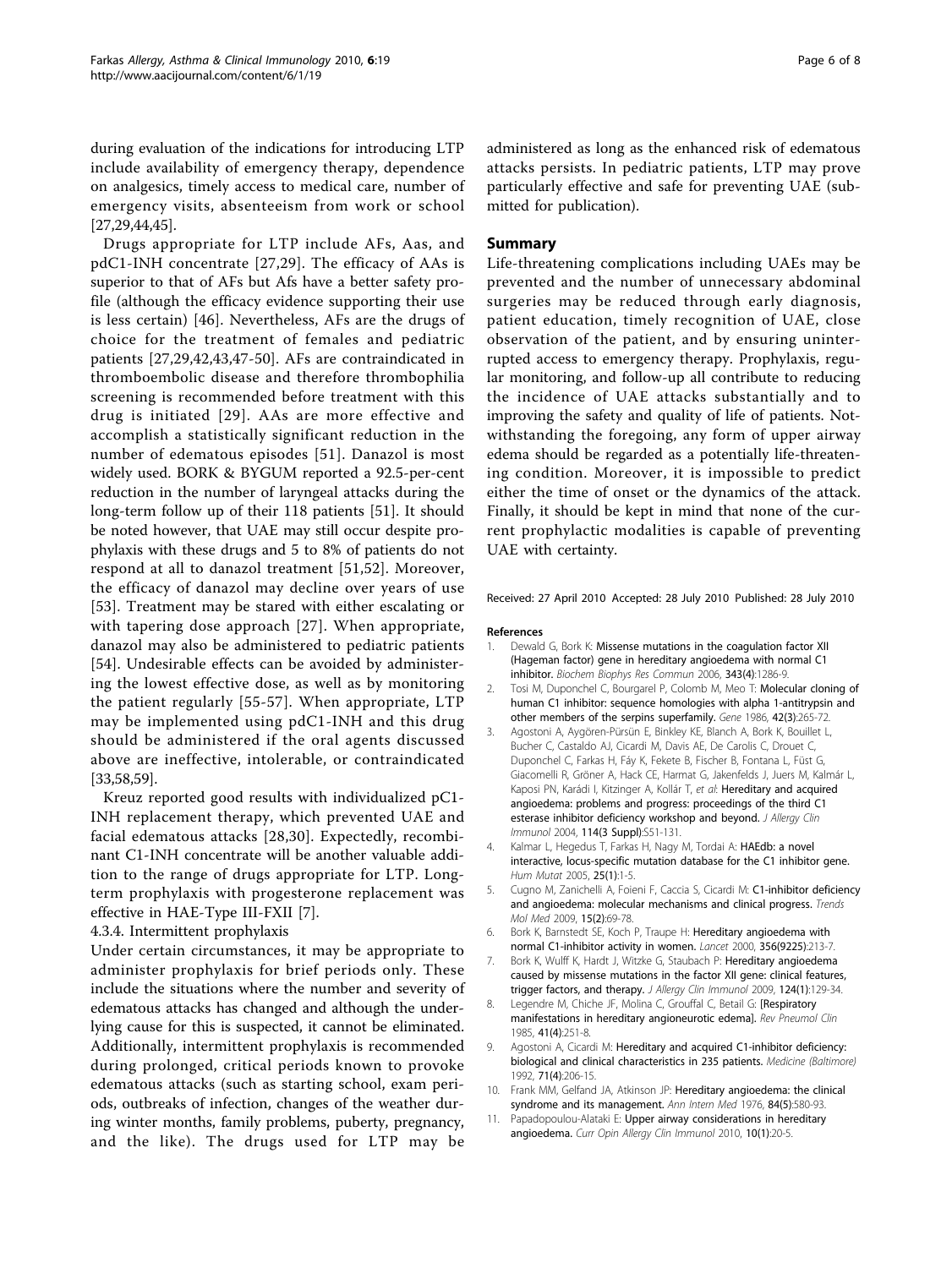- <span id="page-6-0"></span>12. Cicardi M, Bergamaschini L, Marasini B, Boccassini G, Tucci A, Agostoni A: [Hereditary angioedema: an appraisal of 104 cases.](http://www.ncbi.nlm.nih.gov/pubmed/7091182?dopt=Abstract) Am J Med Sci 1982, 284(1):2-9.
- 13. Landerman NS: [Hereditary angioneurotic edema. I. Case reports and](http://www.ncbi.nlm.nih.gov/pubmed/14461961?dopt=Abstract) [review of the literature.](http://www.ncbi.nlm.nih.gov/pubmed/14461961?dopt=Abstract) J Allergy 1962, 33:316-29.
- 14. Bork K, Siedlecki K, Bosch S, Schopf RE, Kreuz W: [Asphyxiation by laryngeal](http://www.ncbi.nlm.nih.gov/pubmed/10761488?dopt=Abstract) [edema in patients with hereditary angioedema.](http://www.ncbi.nlm.nih.gov/pubmed/10761488?dopt=Abstract) Mayo Clin Proc 2000, 75(4):349-54.
- 15. Bork K, Hardt J, Schicketanz KH, Ressel N: [Clinical studies of sudden upper](http://www.ncbi.nlm.nih.gov/pubmed/12767961?dopt=Abstract) [airway obstruction in patients with hereditary angioedema due to C1](http://www.ncbi.nlm.nih.gov/pubmed/12767961?dopt=Abstract) [esterase inhibitor deficiency.](http://www.ncbi.nlm.nih.gov/pubmed/12767961?dopt=Abstract) Arch Intern Med 2003, 163(10):1229-35.
- 16. Bork K, Meng G, Staubach P, Hardt J: [Hereditary angioedema: new](http://www.ncbi.nlm.nih.gov/pubmed/16490473?dopt=Abstract) [findings concerning symptoms, affected organs, and course.](http://www.ncbi.nlm.nih.gov/pubmed/16490473?dopt=Abstract) Am J Med 2006, 119(3):267-74.
- 17. Bas M, Adams V, Suvorava T, Niehues T, Hoffmann TK, Kojda G: [Nonallergic](http://www.ncbi.nlm.nih.gov/pubmed/17620062?dopt=Abstract) [angioedema: role of bradykinin.](http://www.ncbi.nlm.nih.gov/pubmed/17620062?dopt=Abstract) Allergy 2007, 62(8):842-56.
- 18. Doherty G: Acute and chronic airway obstruction in children. Anaesthesia & Intensive Care Medicine 2009, 10(4):191-5.
- 19. Ferdman R: [Urticaria and Angioedema.](http://www.ncbi.nlm.nih.gov/pubmed/18438449?dopt=Abstract) Clinical Pediatric Emergency Medicine 2007, 8(2).
- 20. Pruet CW, Kornblut AD, Brickman C, Kaliner MA, Frank MM: [Management of](http://www.ncbi.nlm.nih.gov/pubmed/6134220?dopt=Abstract) [the airway in patients with angioedema.](http://www.ncbi.nlm.nih.gov/pubmed/6134220?dopt=Abstract) Laryngoscope 1983, 93(6):749-55.
- 21. Bygum A: [Hereditary angio-oedema in Denmark: a nationwide survey.](http://www.ncbi.nlm.nih.gov/pubmed/19709101?dopt=Abstract) Br J Dermatol 2009, 161(5):1153-8.
- 22. Bork K, Barnstedt SE: [Laryngeal edema and death from asphyxiation after](http://www.ncbi.nlm.nih.gov/pubmed/12956349?dopt=Abstract) [tooth extraction in four patients with hereditary angioedema.](http://www.ncbi.nlm.nih.gov/pubmed/12956349?dopt=Abstract) J Am Dent Assoc 2003, 134(8):1088-94.
- 23. Nagler R, Muska E, Laster Z: [Induced acute hereditary angioedema: a life](http://www.ncbi.nlm.nih.gov/pubmed/18486799?dopt=Abstract)[threatening condition.](http://www.ncbi.nlm.nih.gov/pubmed/18486799?dopt=Abstract) J Oral Maxillofac Surg 2008, 66(6):1287-9.
- 24. Rice S, Cochrane TJ, Millwaters M, Ali NT: [Emergency management of](http://www.ncbi.nlm.nih.gov/pubmed/18063242?dopt=Abstract) [upper airway angio-oedema after routine dental extraction in a patient](http://www.ncbi.nlm.nih.gov/pubmed/18063242?dopt=Abstract) [with C1 esterase deficiency.](http://www.ncbi.nlm.nih.gov/pubmed/18063242?dopt=Abstract) Br J Oral Maxillofac Surg 2008, 46(5):394-6.
- 25. Shah UK, Jacobs IN: [Pediatric angioedema: ten years](http://www.ncbi.nlm.nih.gov/pubmed/10406319?dopt=Abstract)' experience. Arch Otolaryngol Head Neck Surg 1999, 125(7):791-5.
- 26. Prematta MJ, Prematta T, Craig TJ: [Treatment of hereditary angioedema](http://www.ncbi.nlm.nih.gov/pubmed/19209279?dopt=Abstract) [with plasma-derived C1 inhibitor.](http://www.ncbi.nlm.nih.gov/pubmed/19209279?dopt=Abstract) Ther Clin Risk Manag 2008, 4(5):975-82.
- 27. Bowen T, Cicardi M, Bork K, Zuraw B, Frank M, Ritchie B, Farkas H, Varga L, Zingale LC, Binkley K, Wagner E, Adomaitis P, Brosz K, Burnham J, Warrington R, Kalicinsky C, Mace S, McCusker C, Schellenberg R, Celeste L, Hebert J, Valentine K, Poon MC, Serushago B, Neurath D, Yang W, Lacuesta G, Issekutz A, Hamed A, Kamra P, et al: [Hereditary angiodema: a](http://www.ncbi.nlm.nih.gov/pubmed/18220150?dopt=Abstract) [current state-of-the-art review, VII: Canadian Hungarian 2007](http://www.ncbi.nlm.nih.gov/pubmed/18220150?dopt=Abstract) [International Consensus Algorithm for the Diagnosis, Therapy, and](http://www.ncbi.nlm.nih.gov/pubmed/18220150?dopt=Abstract) [Management of Hereditary Angioedema.](http://www.ncbi.nlm.nih.gov/pubmed/18220150?dopt=Abstract) Ann Allergy Asthma Immunol 2008, 100(1 Suppl 2):S30-40.
- 28. Farkas H, Jakab L, Temesszentandrási G, Visy B, Harmat G, Füst G, Széplaki G, Fekete B, Karádi I, Varga L: [Hereditary angioedema: a decade of human](http://www.ncbi.nlm.nih.gov/pubmed/17761272?dopt=Abstract) [C1-inhibitor concentrate therapy.](http://www.ncbi.nlm.nih.gov/pubmed/17761272?dopt=Abstract) J Allergy Clin Immunol 2007, 120(4):941-7.
- 29. Gompels MM, Lock RJ, Abinun M, Bethune CA, Davies G, Grattan C, Fay AC, Longhurst HJ, Morrison L, Price A, Price M, Watters D: [C1 inhibitor](http://www.ncbi.nlm.nih.gov/pubmed/15730382?dopt=Abstract) [deficiency: consensus document.](http://www.ncbi.nlm.nih.gov/pubmed/15730382?dopt=Abstract) Clin Exp Immunol 2005, 139(3):379-94.
- 30. Kreuz W, Martinez-Saguer I, Aygoren-Pursun E, Rusicke E, Heller C, Klingebiel T: [C1-inhibitor concentrate for individual replacement therapy](http://www.ncbi.nlm.nih.gov/pubmed/19497056?dopt=Abstract) [in patients with severe hereditary angioedema refractory to danazol](http://www.ncbi.nlm.nih.gov/pubmed/19497056?dopt=Abstract) [prophylaxis.](http://www.ncbi.nlm.nih.gov/pubmed/19497056?dopt=Abstract) Transfusion 2009, 49(9):1987-95.
- 31. Varga L, Széplaki G, Visy B, Füst G, Harmat G, Miklós K, Németh J, Cervenak L, Karádi I, Farkas H: [C1-inhibitor \(C1-INH\) autoantibodies in](http://www.ncbi.nlm.nih.gov/pubmed/16750855?dopt=Abstract) [hereditary angioedema. Strong correlation with the severity of disease](http://www.ncbi.nlm.nih.gov/pubmed/16750855?dopt=Abstract) [in C1-INH concentrate naive patients.](http://www.ncbi.nlm.nih.gov/pubmed/16750855?dopt=Abstract) Mol Immunol 2007, 44(6):1454-60.
- 32. Bygum A, Andersen KE, Mikkelsen CS: [Self-administration of intravenous](http://www.ncbi.nlm.nih.gov/pubmed/19264579?dopt=Abstract) [C1-inhibitor therapy for hereditary angioedema and associated quality](http://www.ncbi.nlm.nih.gov/pubmed/19264579?dopt=Abstract) [of life benefits.](http://www.ncbi.nlm.nih.gov/pubmed/19264579?dopt=Abstract) Eur J Dermatol 2009, 19(2):147-51.
- 33. Levi M, Choi G, Picavet C, Hack CE: [Self-administration of C1-inhibitor](http://www.ncbi.nlm.nih.gov/pubmed/16630950?dopt=Abstract) [concentrate in patients with hereditary or acquired angioedema caused](http://www.ncbi.nlm.nih.gov/pubmed/16630950?dopt=Abstract) [by C1-inhibitor deficiency.](http://www.ncbi.nlm.nih.gov/pubmed/16630950?dopt=Abstract) J Allergy Clin Immunol 2006, 117(4):904-8.
- 34. Longhurst HJ, Carr S, Khair K: [C1-inhibitor concentrate home therapy for](http://www.ncbi.nlm.nih.gov/pubmed/17177958?dopt=Abstract) [hereditary angioedema: a viable, effective treatment option.](http://www.ncbi.nlm.nih.gov/pubmed/17177958?dopt=Abstract) Clin Exp Immunol 2007, 147(1):11-7.
- 35. Bas M, Bier H, Greve J, Koida G, Hoffmann TK: [Novel pharmacotherapy of](http://www.ncbi.nlm.nih.gov/pubmed/17073887?dopt=Abstract) [acute hereditary angioedema with bradykinin B2-receptor antagonist](http://www.ncbi.nlm.nih.gov/pubmed/17073887?dopt=Abstract) [icatibant.](http://www.ncbi.nlm.nih.gov/pubmed/17073887?dopt=Abstract) Allergy 2006, 61(12):1490-2.
- 36. Schneider L, Lumry W, Vegh A, Williams AH, Schmalbach T: [Critical role of](http://www.ncbi.nlm.nih.gov/pubmed/17559913?dopt=Abstract) [kallikrein in hereditary angioedema pathogenesis: a clinical trial of](http://www.ncbi.nlm.nih.gov/pubmed/17559913?dopt=Abstract) [ecallantide, a novel kallikrein inhibitor.](http://www.ncbi.nlm.nih.gov/pubmed/17559913?dopt=Abstract) J Allergy Clin Immunol 2007, 120(2):416-22.
- 37. Bernstein JA: [Hereditary angioedema: a current state-of-the-art review,](http://www.ncbi.nlm.nih.gov/pubmed/18220151?dopt=Abstract) [VIII: current status of emerging therapies.](http://www.ncbi.nlm.nih.gov/pubmed/18220151?dopt=Abstract) Ann Allergy Asthma Immunol 2008, 100(1 Suppl 2):S41-6.
- 38. Choi G, Soeters MR, Farkas H, Varga L, Obtulowicz K, Bilo B, Porebski G, Hack CE, Verdonk R, Nuijens J, Levi M: [Recombinant human C1-inhibitor in](http://www.ncbi.nlm.nih.gov/pubmed/17524093?dopt=Abstract) [the treatment of acute angioedema attacks.](http://www.ncbi.nlm.nih.gov/pubmed/17524093?dopt=Abstract) Transfusion 2007, 47(6):1028-32.
- 39. Rosen FS, Austen KF: The "neurotic edema" [\(hereditary angioedema\).](http://www.ncbi.nlm.nih.gov/pubmed/4890565?dopt=Abstract) N Engl J Med 1969, 280(24):1356-7.
- 40. Szema AM, Paz G, Merriam L, Stellaccio F, Jen J: [Modern preoperative and](http://www.ncbi.nlm.nih.gov/pubmed/19368763?dopt=Abstract) [intraoperative management of hereditary angioedema.](http://www.ncbi.nlm.nih.gov/pubmed/19368763?dopt=Abstract) Allergy Asthma Proc 2009, 30(3):338-42.
- 41. Farkas H, Gyeney L, Gidofalvy E, Fust G, Varga L: [The efficacy of short-term](http://www.ncbi.nlm.nih.gov/pubmed/10199492?dopt=Abstract) [danazol prophylaxis in hereditary angioedema patients undergoing](http://www.ncbi.nlm.nih.gov/pubmed/10199492?dopt=Abstract) [maxillofacial and dental procedures.](http://www.ncbi.nlm.nih.gov/pubmed/10199492?dopt=Abstract) J Oral Maxillofac Surg 1999, 57(4):404-8.
- 42. Cicardi M, Zingale L: [How do we treat patients with hereditary](http://www.ncbi.nlm.nih.gov/pubmed/14572813?dopt=Abstract) [angioedema.](http://www.ncbi.nlm.nih.gov/pubmed/14572813?dopt=Abstract) Transfus Apher Sci 2003, 29(3):221-7.
- 43. Farkas H, Varga L, Szeplaki G, Visy B, Harmat G, Bowen T: [Management of](http://www.ncbi.nlm.nih.gov/pubmed/17724112?dopt=Abstract) [hereditary angioedema in pediatric patients.](http://www.ncbi.nlm.nih.gov/pubmed/17724112?dopt=Abstract) Pediatrics 2007, 120(3): e713-22.
- 44. Craig T, Riedl M, Dykewicz MS, Gower RG, Baker J, Edelman FJ, Hurewitz D, Jacobs J, Kalfus I: [When is prophylaxis for hereditary angioedema](http://www.ncbi.nlm.nih.gov/pubmed/19492656?dopt=Abstract) [necessary?](http://www.ncbi.nlm.nih.gov/pubmed/19492656?dopt=Abstract) Ann Allergy Asthma Immunol 2009, 102(5):366-72.
- 45. Zuraw BL: [Hereditary angiodema: a current state-of-the-art review, IV:](http://www.ncbi.nlm.nih.gov/pubmed/18220147?dopt=Abstract) [short-and long-term treatment of hereditary angioedema: out with the](http://www.ncbi.nlm.nih.gov/pubmed/18220147?dopt=Abstract) [old and in with the new?](http://www.ncbi.nlm.nih.gov/pubmed/18220147?dopt=Abstract) Ann Allergy Asthma Immunol 2008, 100(1 Suppl 2):S13-8.
- 46. Frank MM, Sergent JS, Kane MA, Alling DW: [Epsilon aminocaproic acid](http://www.ncbi.nlm.nih.gov/pubmed/4551861?dopt=Abstract) [therapy of hereditary angioneurotic edema. A double-blind study.](http://www.ncbi.nlm.nih.gov/pubmed/4551861?dopt=Abstract) N Engl J Med 1972, 286(15):808-12.
- Barakat J: Hereditary angioedema in chlidren. Angioedema 2010, 1(1):15-9.
- 48. Gwynn CM: [Therapy in hereditary angioneurotic oedema.](http://www.ncbi.nlm.nih.gov/pubmed/4213636?dopt=Abstract) Arch Dis Child 1974, 49(8):636-40.
- Banerji A, Sloane DE, Sheffer AL: [Hereditary angioedema: a current state](http://www.ncbi.nlm.nih.gov/pubmed/18220148?dopt=Abstract)[of-the-art review, V: attenuated androgens for the treatment of](http://www.ncbi.nlm.nih.gov/pubmed/18220148?dopt=Abstract) [hereditary angioedema.](http://www.ncbi.nlm.nih.gov/pubmed/18220148?dopt=Abstract) Ann Allergy Asthma Immunol 2008, 100(1 Suppl 2):S19-22.
- 50. Farkas H, Harmat G, Fust G, Varga L, Visy B: [Clinical management of](http://www.ncbi.nlm.nih.gov/pubmed/12144636?dopt=Abstract) [hereditary angio-oedema in children.](http://www.ncbi.nlm.nih.gov/pubmed/12144636?dopt=Abstract) Pediatr Allergy Immunol 2002, 13(3):153-61.
- 51. Bork K, Bygum A, Hardt J: [Benefits and risks of danazol in hereditary](http://www.ncbi.nlm.nih.gov/pubmed/18320917?dopt=Abstract) [angioedema: a long-term survey of 118 patients.](http://www.ncbi.nlm.nih.gov/pubmed/18320917?dopt=Abstract) Ann Allergy Asthma Immunol 2008, 100(2):153-61.
- 52. Cicardi M, Bergamaschini L, Cugno M, Hack E, Agostoni G, Agostoni A: [Long-term treatment of hereditary angioedema with attenuated](http://www.ncbi.nlm.nih.gov/pubmed/2013670?dopt=Abstract) [androgens: a survey of a 13-year experience.](http://www.ncbi.nlm.nih.gov/pubmed/2013670?dopt=Abstract) J Allergy Clin Immunol 1991, 87(4):768-73.
- 53. Füst G, Széplaki G, Csuka D, Varga L, Farkas H: Increase in the yearly attack frequency in HAE patient treated with Danazol for 6 years. 6th C1 inhibitor Deficiency Workshop. Budapest, Hungary 2009.
- 54. Farkas H, Harmat G, Gyeney L, Fust G, Varga L: [Danazol therapy for](http://www.ncbi.nlm.nih.gov/pubmed/10501389?dopt=Abstract) [hereditary angio-oedema in children.](http://www.ncbi.nlm.nih.gov/pubmed/10501389?dopt=Abstract) Lancet 1999, 354(9183):1031-2.
- 55. Farkas H, Czaller I, Csuka D, Vas A, Valentin S, Varga L, Széplaki G, Jakab L, Füst G, Prohászka Z, Harmat G, Visy B, Karádi I: [The effect of long-term](http://www.ncbi.nlm.nih.gov/pubmed/20024535?dopt=Abstract) [danazol prophylaxis on liver function in hereditary angioedema-a](http://www.ncbi.nlm.nih.gov/pubmed/20024535?dopt=Abstract) [longitudinal study.](http://www.ncbi.nlm.nih.gov/pubmed/20024535?dopt=Abstract) Eur J Clin Pharmacol 66(4):419-26.
- Szeplaki G, Varga L, Valentin S, Kleiber M, Karadi I, Romics L, Fust G, Farkas H: [Adverse effects of danazol prophylaxis on the lipid profiles of](http://www.ncbi.nlm.nih.gov/pubmed/15806011?dopt=Abstract) [patients with hereditary angioedema.](http://www.ncbi.nlm.nih.gov/pubmed/15806011?dopt=Abstract) J Allergy Clin Immunol 2005, 115(4):864-9.
- 57. Cicardi M, Castelli R, Zingale LC, Agostoni A: [Side effects of long-term](http://www.ncbi.nlm.nih.gov/pubmed/9042044?dopt=Abstract) [prophylaxis with attenuated androgens in hereditary angioedema:](http://www.ncbi.nlm.nih.gov/pubmed/9042044?dopt=Abstract)